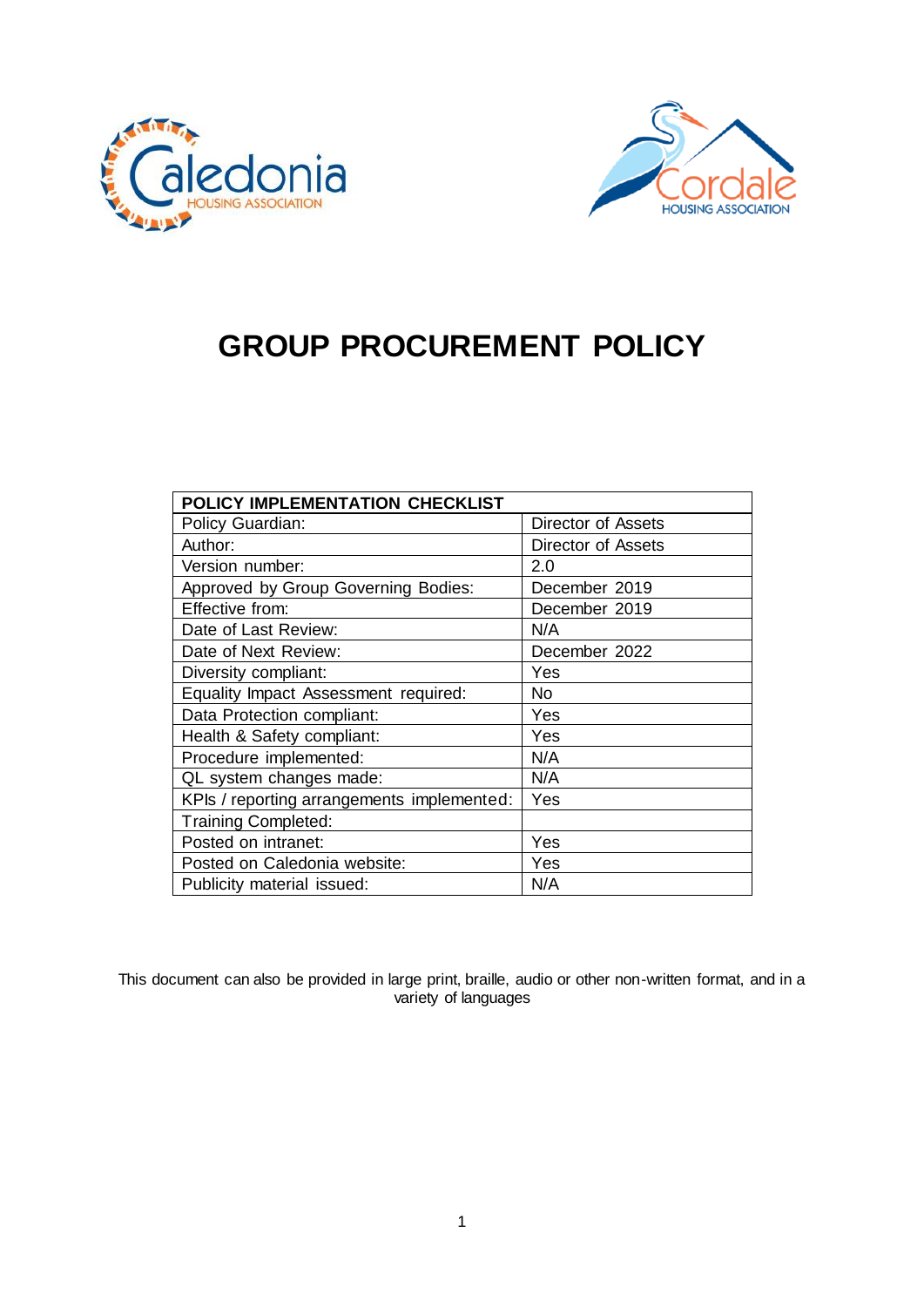# **1. SCOPE**

The Group comprises Caledonia Housing Association and its' constitutional partner Cordale Housing Association. The term 'Procurement' as used in this policy covers the process of commissioning all services, supplies and works by all departments of each of the companies within the Group. This includes, but is not restricted to, development and maintenance contracts; property, IT and other consultants' services; energy and office supplies etc.

The term 'Supplier' as used in this policy is deemed to include the supply of all services, goods, supplies or works, including contractors and consultants.

# **2. POLICY**

It is the policy of the Group to:

- Achieve Best Value for all contracts procured by the Group through the operation of efficient and effective procurement procedures, recognising that lowest cost will not always represent Best Value
- Ensure probity through transparency and accountability at all stages of the procurement process, including public advertising of contracts, and
- Ensure compliance with statutory legislation and guidance, in the carrying out of any procurement activity.
- Due to the minor differences between the legislation for 'European Union (EU) Regulated Procurements' and Scottish 'Lower Value Regulated Procurements', it is our intention as far as practicable, and in order to avoid confusion, to follow the full EU compliant processes for all contracts above the 'Lower Value Regulated Procurements thresholds.
- Following any United Kingdom (UK) exit from the EU, the Group will comply with the applicable requirements for Regulated Procurements as determined by applicable UK and Scottish Procurement Legislation.
- Contracts below the 'Lower Value Regulated Contracts' threshold will be procured in accordance with Group Financial Regulations ensuring the same overall principles in terms of demonstrating probity and value for money, and in a manner proportionate to the nature of such smaller contracts.
- Prepare a Group Procurement Strategy and Annual Reports.

# **3. OBJECTIVES**

The objectives of this policy are to ensure that the Group:

- Are able to demonstrate that value for money has been achieved, both in the commissioning of individual contracts, and as an organisation as a whole
- To ensure that all Suppliers appointed by the Group are sufficiently competent, have sufficient resources, and are committed to improving the quality of service provided to customers and the communities in which we work
- Are committed to protecting the health and safety of employees, customers and members of the public
- Are committed to promoting innovation in the delivery of services to customers
- Are committed to improving equalities, and the economic prosperity of the communities in which we work
- Ensure equal treatment of all suppliers, confidentiality of all information received from them, and transparency and proportionality for all aspects of the procurement process.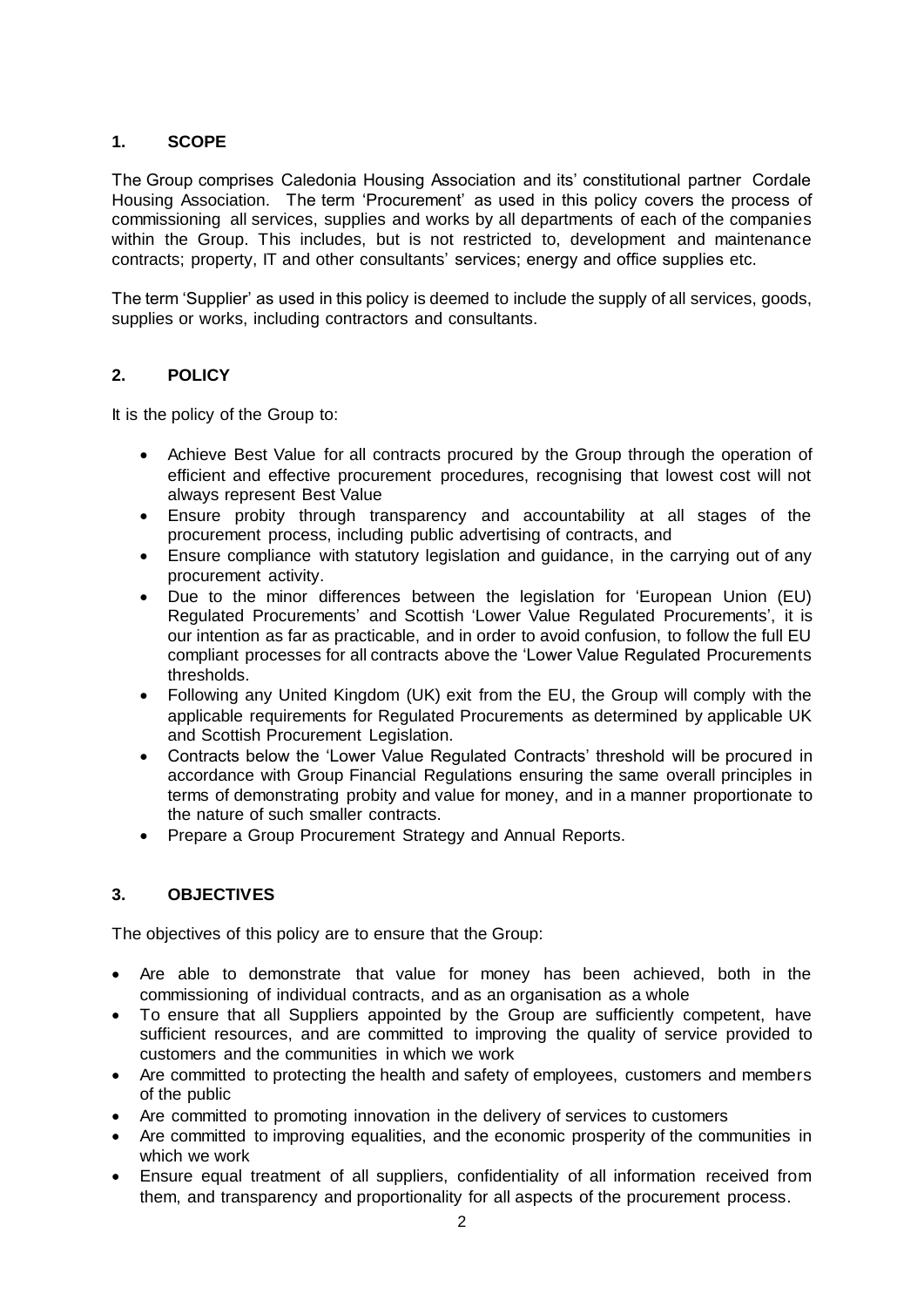# **4. LEGAL FRAMEWORK**

The legal framework for public procurement includes the following:

#### 1. European Community (EC) Treaty

The EC Treaty applies to all public procurement activity regardless of value, including contracts below the thresholds at which advertising in the Official Journal of the European Union is required and including contracts that are exempt from application of the EC Procurement Directives.

Fundamental principles flowing from the Treaty include:

- transparency contract procedures must be transparent and contract opportunities should generally be publicised;
- $\bullet$  equal treatment and non-discrimination potential suppliers must be treated equally;
- proportionality procurement procedures and decisions must be proportionate; and
- mutual recognition giving equal validity to qualifications and standards from other Member States, where appropriate.

#### 2. European Community (EC) Procurement Directives and implementing Scottish Legislation

**EU Regulated Procurements:** EU legislation must be complied with for contracts over the thresholds set out in Appendix A. The procurement of contracts above these values are termed 'EU Regulated Procurements'.

**Lower Value Regulated Procurements:** The EU Directives are given effect in Scots law by The Procurement Reform (Scotland) Act 2014 which came into force on 18<sup>th</sup> April 2016. This legislation also introduced lower thresholds for contracts procured by public bodies in Scotland, which are set out in Appendix A. The procurement of such contracts are termed 'Lower Value Regulated Procurements'.

**Other Contracts:** Contracts that fall below the value for 'Lower Value Regulated Procurements' do not need to comply with EU or Scottish procurement legislation. However there is an over-arching requirement of EU Directives that probity be demonstrated at all times when public bodies procure services, supplies and works.

3. European Court of Justice and national case law

Decisions of the European Court of Justice and the UK and Scottish national courts provide interpretation of the requirements of the EC Treaty and the EC Procurement Directives and can establish precedents which must be observed. This is constantly evolving, and the Group must ensure that it has appropriate arrangements in place to ensure that staff involved in procurement activity are kept up to date with developments in the legal framework.

#### 4. The Scottish Housing Regulator (SHR)

The SHR sets out regulatory requirements for all social landlords and the standards of governance and financial management for RSLs. The key regulatory requirements in relation to procurement are as follows:

 Scottish Social Housing Charter: is aimed at helping to improve the quality and value of the services that social landlords provide. This Charter includes two key outcomes relating to procurement: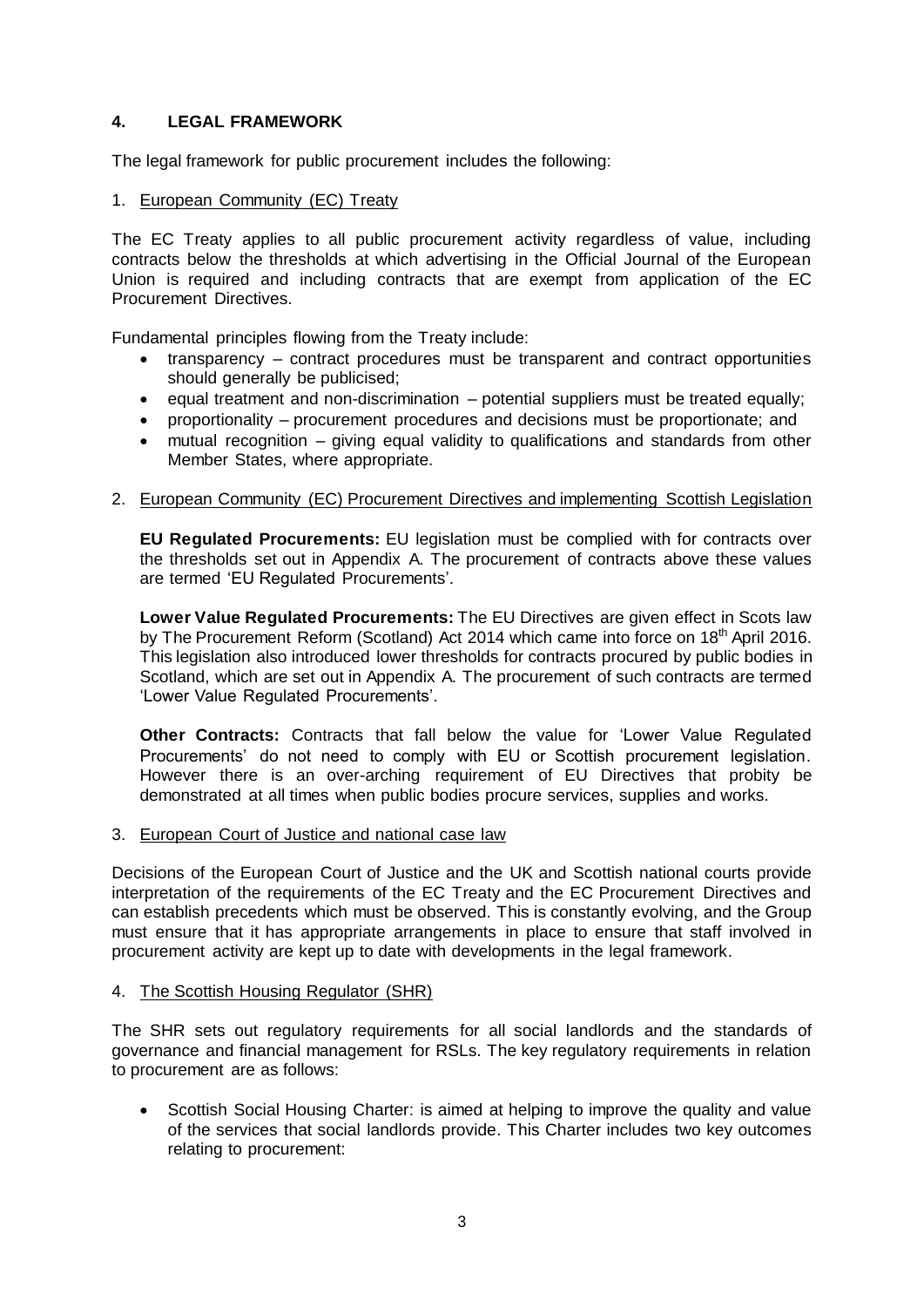- i. Outcome 13 Value for Money Social landlords manage all aspects of their businesses so that: tenants, owners and other customers receive services that provide continually improving value for the rent and other charges they pay.
- ii. Outcomes 14 & 15 Rents & Service Charges Social landlords set rents and service charges in consultation with their tenants and other customers so that: (1) a balance is struck between the level of services provided, the cost of the services, and how far current and prospective tenants and other customers can afford them; and (2) tenants get clear information on how rent and other money is spent, including any details of individual items of expenditure above thresholds agreed between landlords and tenants.
- iii. All Group companies will include commentary on procurement activity as part of their Annual Return on the Charter

Standards of Governance & Financial Management – the key standards as they relate to procurement are as set out below:

- Standard 1 The governing body leads and directs the RSL to achieve good outcomes for its tenants and other service users.
	- i. This policy and the procurement strategy together set out our strategic direction in relation to procurement activity carried out by the Group
- Standard 2 The RSL is open about and accountable for what it does. It understands and takes account of the needs and priorities of its tenants, service users and stakeholders. And its primary focus is the sustainable achievement of these priorities.
	- i. We will take account of tenants, service users and stakeholders' views when assessing the nature and scope of contracts to be procured. This policy deals more with how we will be open and accountable when carrying out procurement activities
- Standard 3 The RSL manages its resources to ensure its financial well-being, while maintaining rents at a level that tenants can afford to pay.
	- i. This policy, combined with our procurement strategy, will result in procurement activities that deliver supplies services and works that deliver value for money, which will assist us to maintain rents at affordable levels

# 5. Scottish Government Guidance

The Scottish Government has developed comprehensive procurement guidance for public bodies to improve the quality of and value delivered through procurement of public contracts in Scotland. This guidance can be accessed on the following website:

**<https://www.procurementjourney.scot/node>**

# **5. OTHER RELATED GROUP POLICIES**

This policy should be read in conjunction with the following related Group Policy documents:

# Business Plan

The Group prepares a 5 Year Business Plan, which is updated annually and sets out:

- The vision, aims and key strategic objectives for the Group and its subsidiaries
- The main actions to be completed in the first years of the plan and how these complement the relevant key strategic objectives
- The agreed budget for the first year of the plan and draft budget for the remaining four years.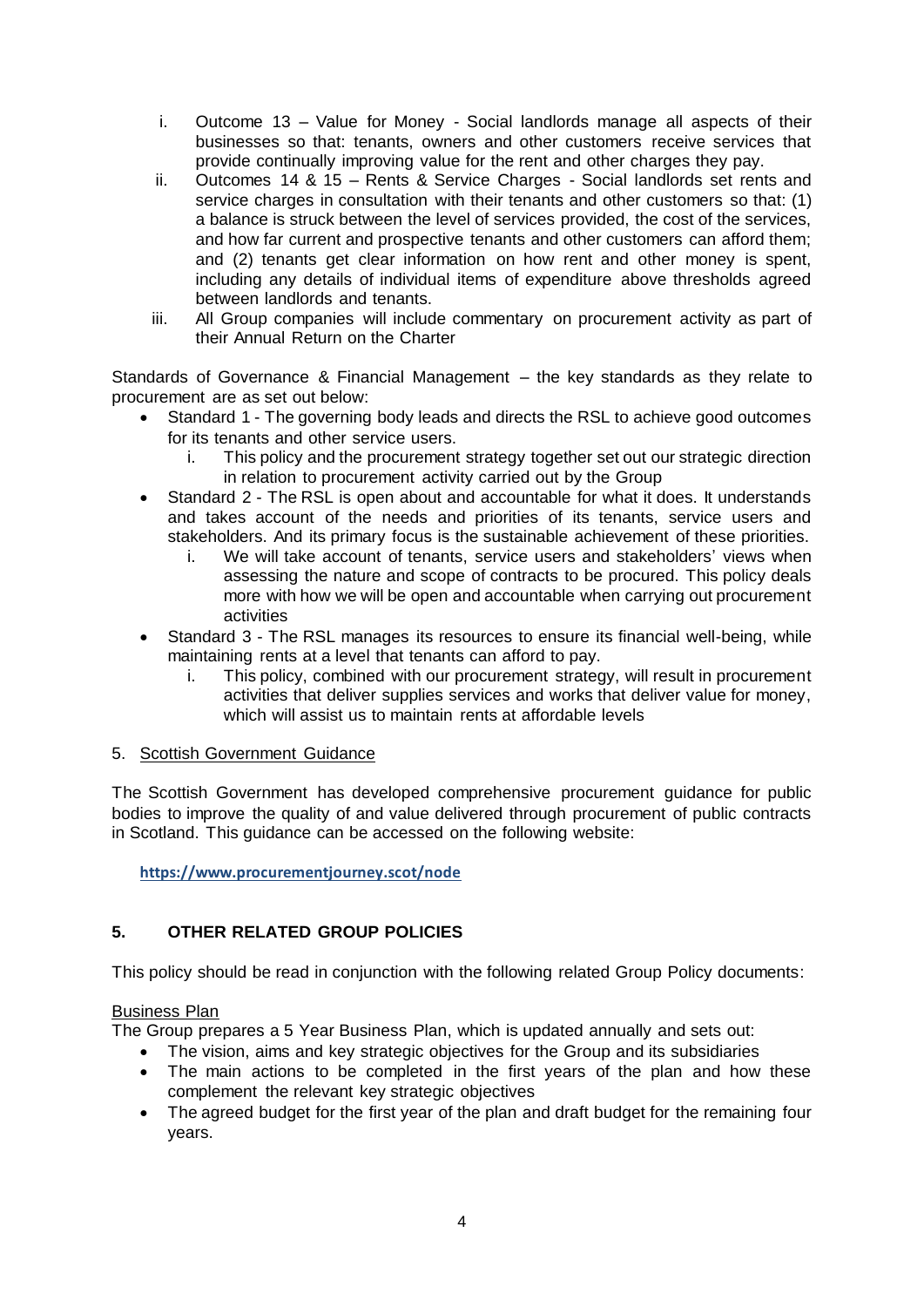#### Financial Regulations

In addition to the above regulatory provisions, the Group's Financial Regulations contain thresholds that must be observed when procuring contracts. These thresholds are set out in Appendix A.

Whilst there are some exceptions set out in these regulations, all procurement exercises the Group will comply with all relevant EU and Scottish procurement legislation.

#### Delegated Authority

This document sets out authorisation levels for:

- The appointment of suppliers, including contractors and consultants
- Applications for and acceptance of offers of funding
- Payment of suppliers

#### Risk Management Strategy

The Group recognises that risk is an inevitable part of our work, and effective risk management optimises the balance between risk and control. The Risk Management Strategy sets out:

- The Group's risk appetite
- Risk management process
- Key roles and responsibilities
- Procedures for assessment, evaluation, monitoring and reporting

#### Project Risk Appraisal Policy

The Group Project Risk Appraisal Policy is closely associated with the Risk Management Policy and sets out the risk appraisal process to be followed for capital and other projects dependent on the value of the project.

#### Asset Management Strategy

The Group Asset Management Strategy sets out how the Group will ensure the long term sustainability of all housing stock. It sets out:

- What information will be gathered for all housing and non-housing assets
- How this information will be analysed
- How the group companies will tackle issues identified as a result of this assessment
- An 'Options Appraisal' process to be followed where significant issues are identified with any of the housing stock

#### Entitlements, Payments & Benefits Policy:

This policy describes the entitlements, payments or benefits that Group employees and Committee/Board members are able to receive. It also describes what is not permitted and the arrangements that the Group has in place to ensure that the requirements of this policy are observed. This includes restrictions or conditions in relation to contracts that can be awarded by group companies, depending on the nature of relationships between those companies and employees and Committee/Board members.

#### Group Freedom of Information and Environmental Information Policy

The Group is committed to the principles of openness and transparency underpinning FOISA and EIR and will comply fully with the requirements of the legislation, this policy demonstrates how compliance with the Freedom of Information Act (Scotland) 2002 will be achieved.

#### **Data Protection Policy**

The Policy applies to all personal data that the Group holds relating to living identifiable individuals regardless of the category of data or the format of the data. Personal data is any data which could be used to identify a living individual e.g. name, address, email, postcode, CCTV image, and photograph. Special categories of personal data are information about racial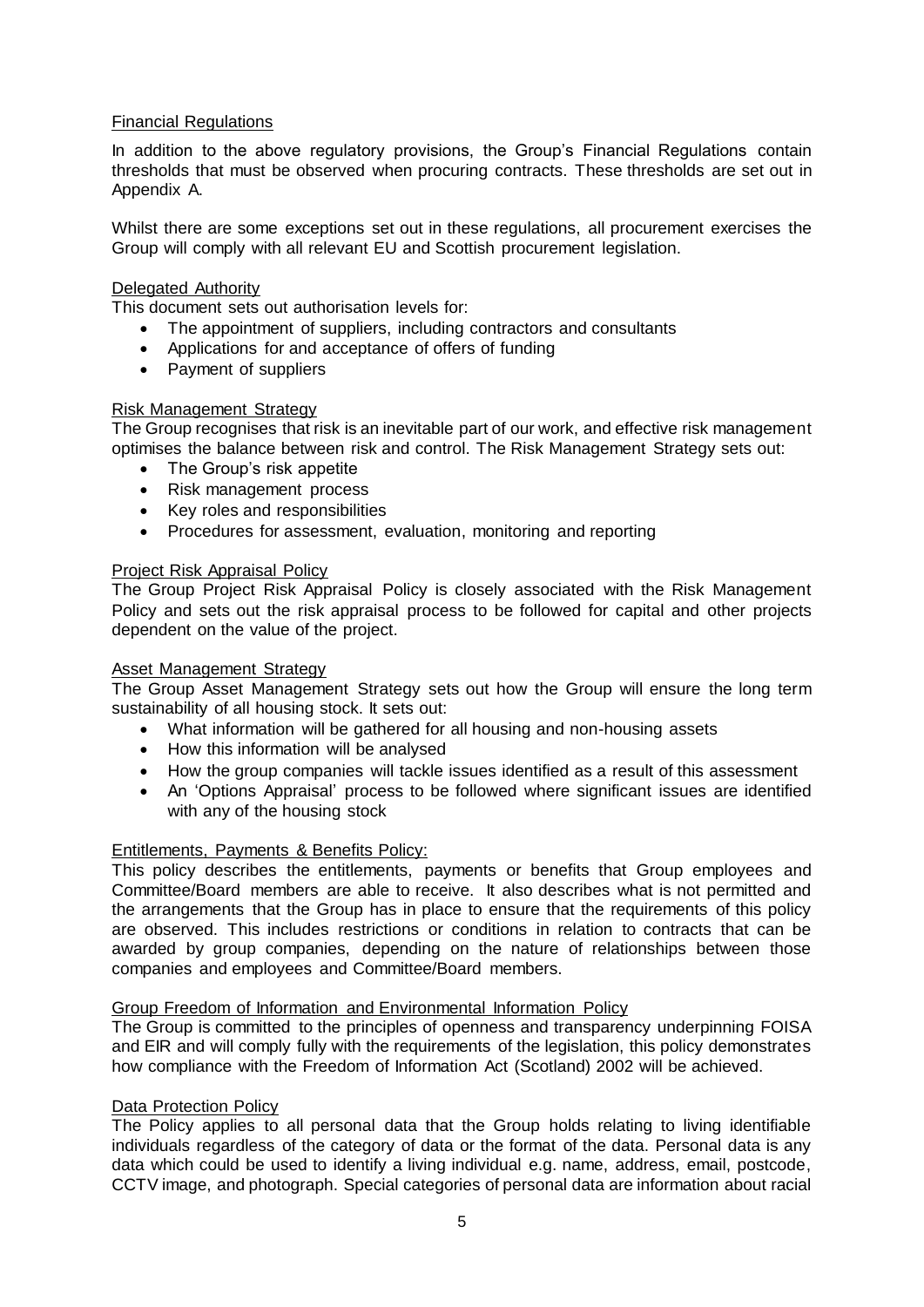or ethnic origin, political opinions, religious beliefs, health (mental and physical), sexual health and trade union membership. This policy sets out the Group's commitment to protecting personal data and how we will implement this with regards to the collection and handling of personal data as defined in the following legislation: General Data Protection Regulations (EU) 2016/679 (GDPR). UK Data Protection Bill which will replace the Data Protection Act 1998. Privacy and Electronic Communications Regulations (PECR). Any related Information Security legislation. Any legislation that will replace the GDPR in UK law after leaving the European Union

# **6. PROCUREMENT STRATEGY**

As stated earlier, procurement includes the acquisition of goods, services and works from third parties, whether under formal contract or otherwise. The Group procures a wide range of goods, services and works, and a brief summary is included in Appendix B.

The total value of contracts procured by Caledonia HA is above the threshold for which a Procurement Strategy is required by legislation, whilst the total value of contracts procured by subsidiaries is below this threshold.

In terms of the planning and delivery of the procurement of goods, services and works, the Group will prepare a Procurement Strategy, and review this on an annual basis. This will contain, as a minimum, information on how expected 'Regulated Procurements':

- Are being undertaken in compliance with EU Treaty Principles of equal treatment, nondiscrimination, transparency, proportionality and mutual recognition
- Are being undertaken in compliance with the sustainable procurement duty
- Contribute to the carrying out of the Group's functions and the achievement of our key strategic objectives
- Deliver value for money
- Describe how we intend to achieve prompt payment in the supply chain

In addition our Procurement Strategy will set out our general policy on:

- The use of community benefit requirements
- Consulting and engaging with those affected by our procurement
- The payment of a living wage to persons involved in producing, providing or constructing the subject matter of regulated procurements
- Promoting compliance by contractors and sub-contractors with the Health and Safety at Work etc. Act 1974 and any provision made under that Act
- The procurement of fairly and ethically traded goods and services

The Group will also complete and submit an Annual Report on our Procurement Strategy, which will report on compliance with these factors. This will be published as soon as practicable after the end of each financial year.

Each Group company will maintain a Contract Register which sets out the goods, services and works procured by the organisation, the value and duration of the contract, and the supplier appointed.

A Procurement Pipeline will be used to identify procurement exercises to be carried out across the group to ensure considered planning and resource allocation. This will be set out in our Procurement Strategy.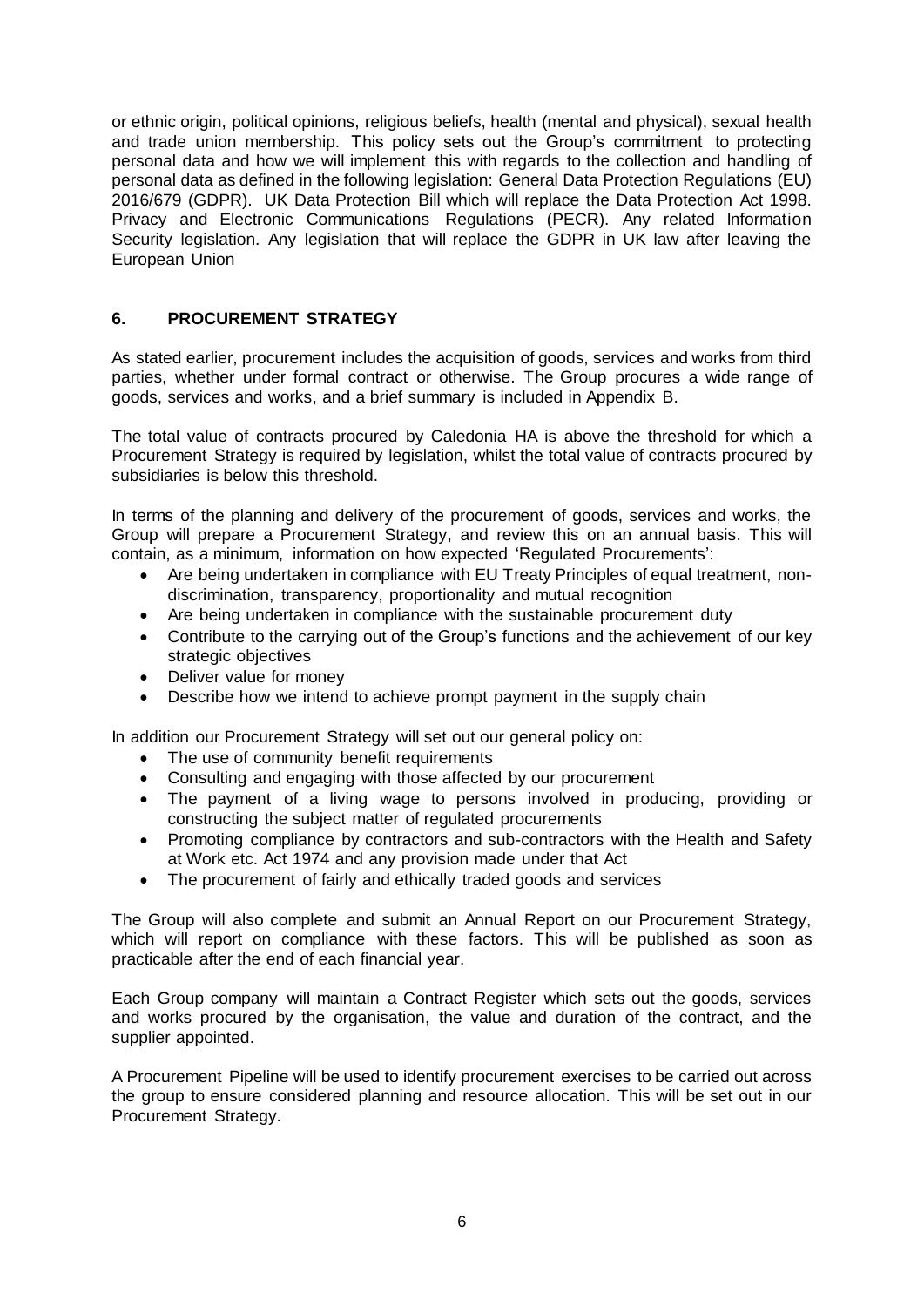# **7. ROLES AND RESPONSIBILITIES**

The key roles and responsibilities in relation to the procurement of contracts by the Group are illustrated below:

| Management Board or<br>Management Committee | Provide sponsorship and ensure appropriate governance and<br>organisational arrangements are in place. Ensure sufficient<br>skilled resources and that the procurement function is<br>recognised in wider organisational policies. |
|---------------------------------------------|------------------------------------------------------------------------------------------------------------------------------------------------------------------------------------------------------------------------------------|
| Relevant<br>Departmental                    | Ensure that the function is appropriately staffed, organised                                                                                                                                                                       |
| <b>Director</b>                             | and supported to deliver procurement requirements.                                                                                                                                                                                 |
| &<br>Operational Managers                   | Deliver user requirements whilst ensuring compliance with                                                                                                                                                                          |
| <b>Officers</b>                             | legislation and achieving Best Value.                                                                                                                                                                                              |
| <b>Procurement Officer</b>                  | Elevate the importance of Procurement within the group.                                                                                                                                                                            |
|                                             | Provide advice for those procuring, assist in determining most                                                                                                                                                                     |
|                                             | effective solutions. Ensure that procurement is planned and<br>programmed and meets all legal and regulatory requirements.                                                                                                         |

The procurement function will be led by the Director of the relevant department responsible for procurement of the contract, whose primary role will be to:

- develop, promote and implement appropriate procurement strategies and procedures, including authority to procure;
- assess procurement competencies across the organisation and establish and address training needs
- provide professional, qualified procurement expertise, advice and services;
- contribute to the aims and objectives of the Group, and take account of business needs and wider policy requirements
- pro-actively manage and develop our supplier base, including small and mediumsized enterprises (SMEs) and third sector and voluntary sector organisations, identifying and managing any supply risks or value added opportunities;
- ensure that value for money is achieved;
- ensure adherence to this procurement policy, current legislation and best practice;
- support sustainability and corporate responsibility through procurement processes;
- measure and report on procurement performance:

The term 'Procuring Officer' is used to describe any member of staff who is involved in the procurement of goods, services or works. The key elements of the procuring officer's role are to:

- determine contract requirements and establish specifications in collaboration with end users;
- establish cost-effectiveness, taking account of whole life costs and corporate social responsibility/sustainability issues;
- identify and engage with other experts as required (e.g. consultants, end users, legal advisors, other internal departments etc.);
- develop an appropriate output-based specification to attract market interest and stimulate competition and innovation;
- consider existing and/or collaborative contracts;
- ensure that all procurement processes (tender, order from framework etc.) are compliant with relevant legal and policy obligations, advertising through the national portal where appropriate;
- publicise procurement contact points and make available as much information as suppliers reasonably need to respond to the bidding process;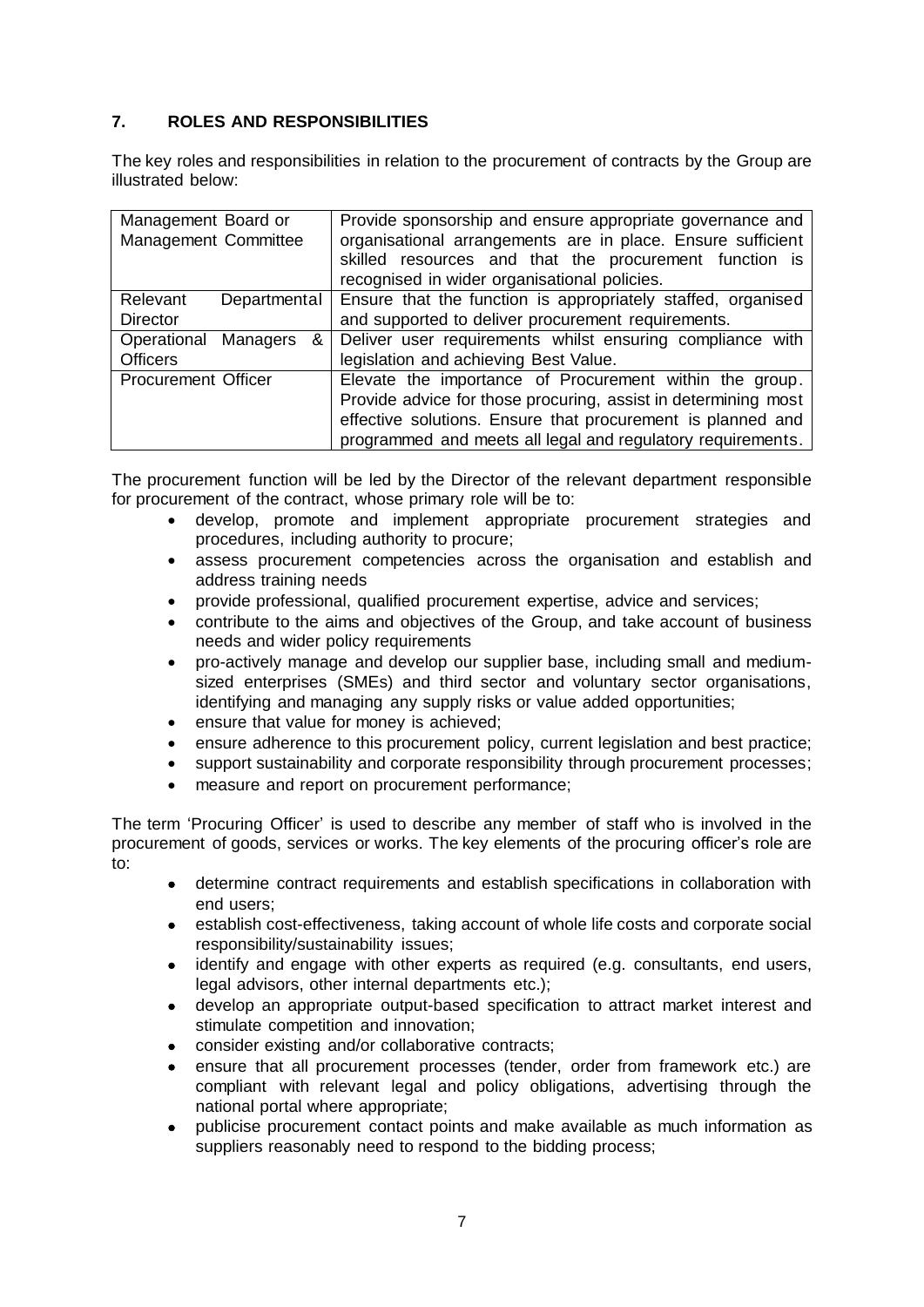- understand and comply with relevant legal obligations relating to the goods, services or works to be purchased, e.g. environmental/health and safety legislation;
- manage the procurement procedure;
- conduct any procurement clarification required prior to contract award;
- finalise the contractual agreement and formal contract documentation;
- establish a clear audit trail (including recording the contract on the contract register);
- notify the outcome of bids promptly and, within the bounds of commercial confidentiality, debriefing winners and losers on the outcome of the bidding process to facilitate better performance on future occasions;
- ensure that adequate contract and supplier management arrangements are in place;
- share knowledge to develop best practice
- provide support and guidance to the end user/customer

The Procurement Officer will advise, assist and support the relevant Directors and Procuring Officers to ensure that all of the above objectives are achieved in relation to procurement activities. In particular the Procurement Officer will ensure that Group companies meet all current legislative requirements in relation to procurement activities.

Detailed guidance on individual aspects of procurement practice is available through the Scottish Government's 'Scottish Public Procurement Toolkit' and from SPD/Centres of Expertise websites.

# **8. PROCEDURES**

The preceding sections of this policy set out the Group's overall aims, objectives and obligations in terms of procurement, and how we intend to meet these. This section sets out the procedures we will follow whilst carrying our procurement activity.

# Quotations

- Where possible the Quick Quotes system will be used for administrating lower value Quotations of an anticipated value up to £50,000, with a minimum of 3 quotes being requested for contracts with a value of £30,000 to £50,000.
- Where appropriate to do so Quick Quotes will be used to advertise and invite SME's to provide quotations for works and supplies where there are no existing contractual arrangements in place to meet the requirement
- Where central Purchasing Bodies are providing access to their frameworks the Quick Quotes System will be used to advertise and administer the subsequent mini competition.

# **Tenders**

The Group will generally tend to follow the 'Open' (single stage) or 'Restricted' (two stage) Procedures as set out in the EU Legislation.

Both processes require:

• Initial project notifications (sometimes called a PIN notice) as soon as the decision to proceed with the project has been made - only where streamlined procedures are to be followed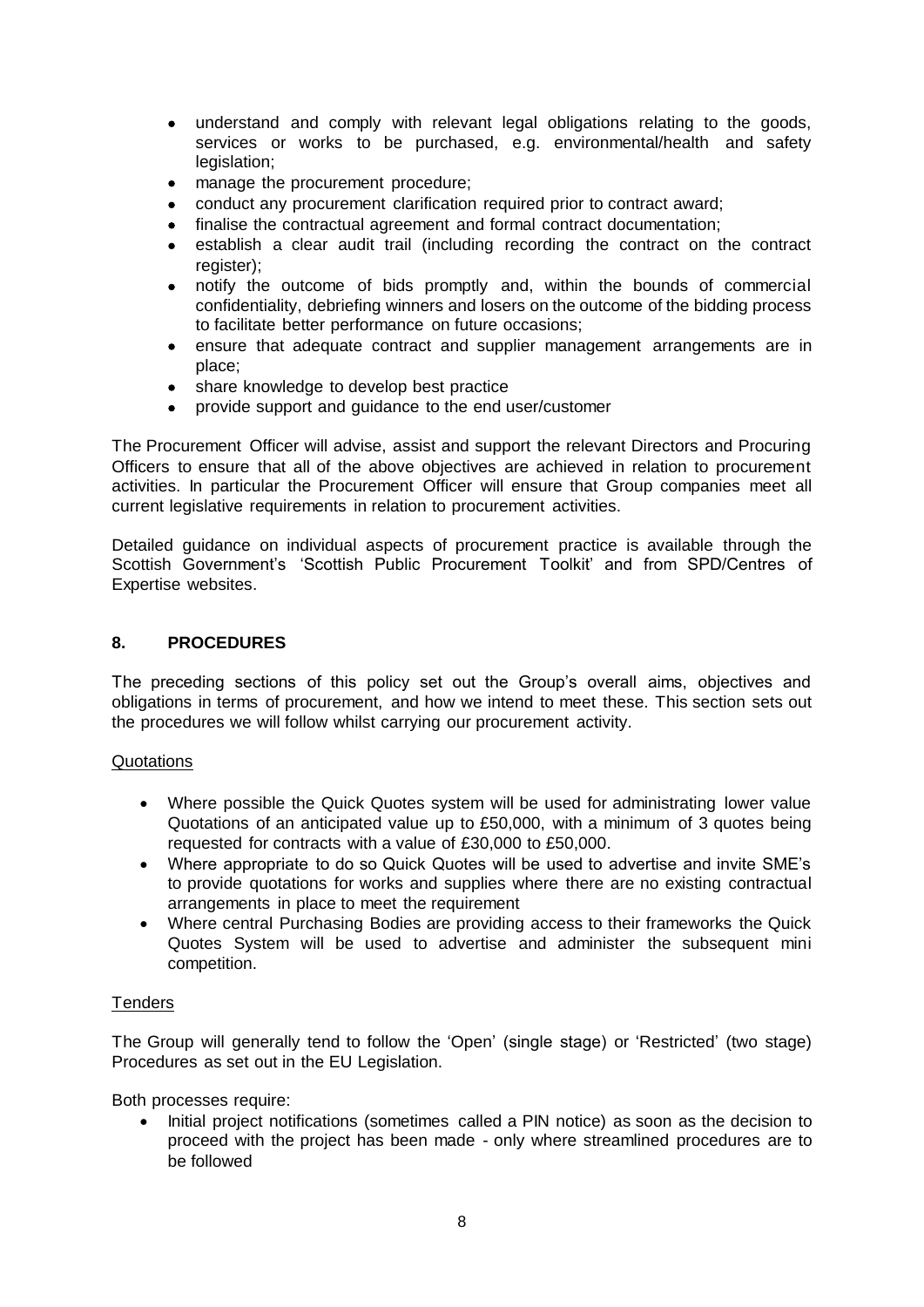- Publication of a Contract Notice to start the tender procedure
- A pre-selection shortlisting process, in the case of two stage tendering
- A tendering exercise to all interested parties (single stage) or shortlisted parties (two stage)
- Ideally between 3 and 5 tenders should be sought
- A Quality/Price assessment of tenders submitted
- Publication of a Contract Award Notice
- The observation of a 10 day 'Contract Standstill' period before appointment of the preferred tenderer, for EU Regulated and Lower Value Regulated Contracts
- The provision of constructive feedback on submissions to all successful and unsuccessful bidders
- If the nature of the contract is such that three suitable Suppliers cannot be identified the Group will seek tenders from one or two suitable suppliers, provided that value for money can be demonstrated
- All suppliers must complete the relevant European Single Procurement Document (ESPD), and this must be assessed and deemed to be satisfactory, prior to the supplier being appointed by the Groups
- Where a procurement exercise results in a 'Framework' of shortlisted suppliers being appointed, the tender documentation will set out clearly how 'Call Off' contracts will be awarded to suppliers on a fair and consistent basis

Quotations and Tenders should be issued, received and retained by The Group as set out in separate procedures for the 'Receipt and Retention of Quotations & Tenders'

# **9. CENTRAL PURCHASING BODIES**

A Central Purchasing Body is a public body that has procured a contract for specific works, services or supplies on behalf of themselves and/or other public bodies.

The Group will consider procuring contracts through a 'Central Purchasing Body' provided that Value for Money can be demonstrated through this method of procurement. The Group will satisfy itself that all EU and Scottish procurement legislation has been complied with by the Central Purchasing Body prior to entering into any contract through this route.

# **10. PARTNERING**

It should be noted that 'Partnering' is not a procurement route, rather it is a term used to describe a non-confrontational way of working through which all parties, including clients and suppliers act as a single team to achieve common goals. It is about developing systems and methods to enable people and organisations to operate more effectively and efficiently together irrespective of the nature of the project or the method of procurement used, and it is intended to overcome old confrontational ways of working.

Strategic and Project Specific Partnering Agreements will be considered by the Group where added value can be clearly demonstrated, or where entering into a partnering arrangement is likely to lead to additional business opportunities for the Group which would not otherwise be available.

As with Central Purchasing arrangements it will be incumbent on the Group will satisfy itself that all EU and Scottish procurement legislation is complied with prior to entering into any contract through this route.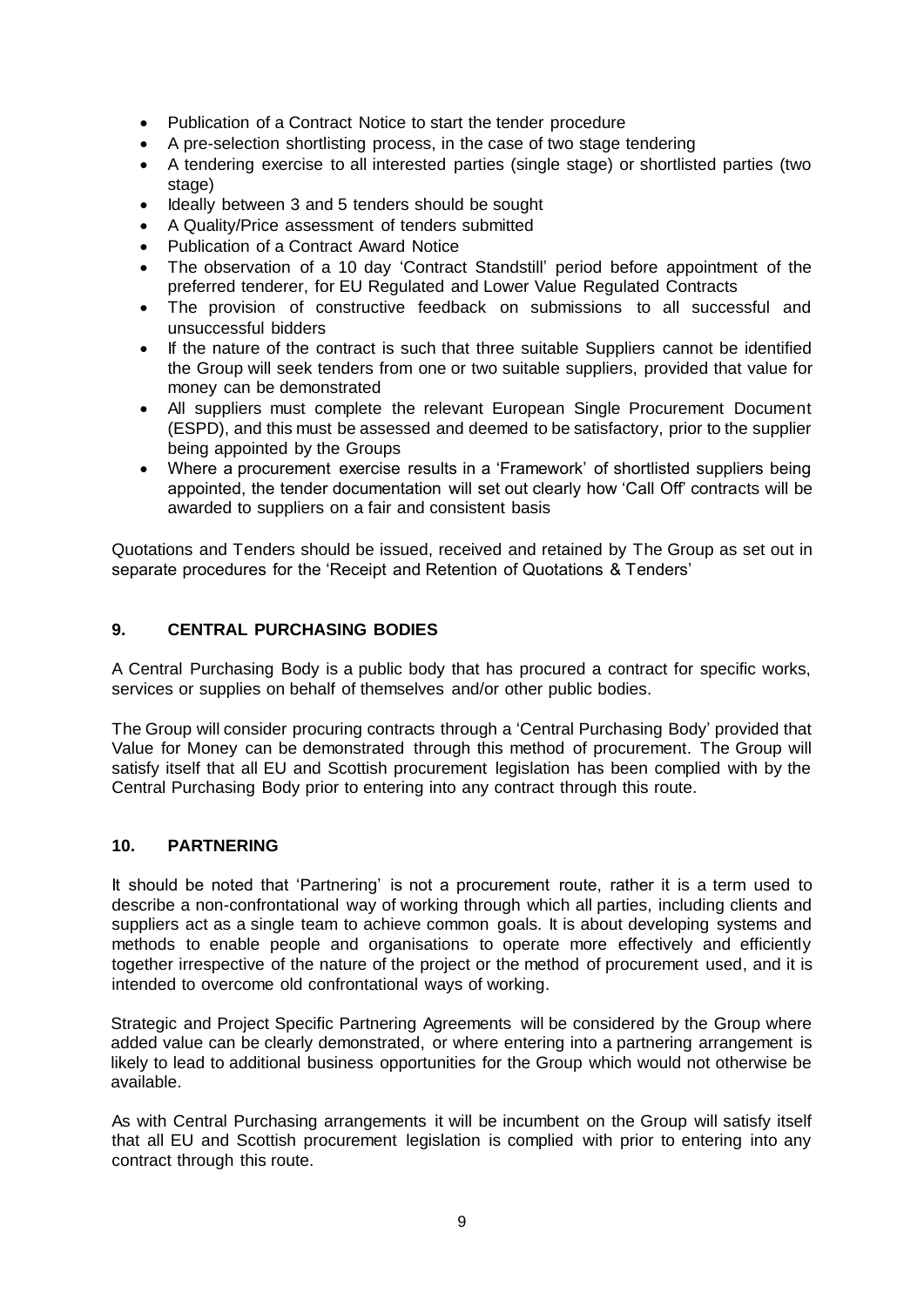# **APPENDIX A – PROCUREMENT THRESHOLDS**

# **EU Regulated Contract Thresholds:**

| Supplies        | £183,836   | €214,000   |
|-----------------|------------|------------|
| <b>Services</b> | £183,836   | €214,000   |
| Works           | £4,766,009 | €5,548,000 |

N.B All figures are effective from 1st January 2020 and are exclusive of VAT.

# **Lower Value Regulated Contract Thresholds:**

| <b>Supplies</b> | £50,000    |
|-----------------|------------|
| <b>Services</b> | £50,000    |
| <b>Works</b>    | £2,000,000 |
|                 |            |

N.B All figures are current as at 1st January 2020 and are exclusive of VAT.

# **Group Financial Regulations:**

| Below £30,000                           | The EMT have discretion to decide whether<br>competitive quotations are obtained, subject to<br>agreed costs being reasonable in comparison<br>to other providers. |
|-----------------------------------------|--------------------------------------------------------------------------------------------------------------------------------------------------------------------|
| Between £30,000 and £50,000             | At least three competitive quotations must be<br>obtained and a record of the quotations kept,<br>this is to be administered through the Quick<br>Quote Portal     |
| Supplies and Services Above<br>£50,000  | The Group's tendering procedures must be<br>followed.                                                                                                              |
| Works between £50,000 and<br>£2,000,000 | The Group's tendering procedures must be<br>followed with contracts being openly<br>advertised, generally on the Public Contracts<br>Scotland Portal.              |

The only exceptions to the above are as follows.

The use of any of the following will require the consent of the appropriate Director or Manager in accordance with the authorisation levels detailed in section 5 In relation to building works and development proposals:

- where a developer or other party brings an opportunity to any of the organisations in the Group and the terms of the proposed arrangements will require the organisation to contract with a named building company
- where consultants are being used and there is a reason to offer a particular firm the work (for example if they have unique skills or have carried out work at risk)
- where works have been included as part of a schedule of rates contract which has been tendered in the usual way and the cost of the repairs does not exceed £50,000
- where goods and services are sold at a fixed price and no satisfactory alternative is available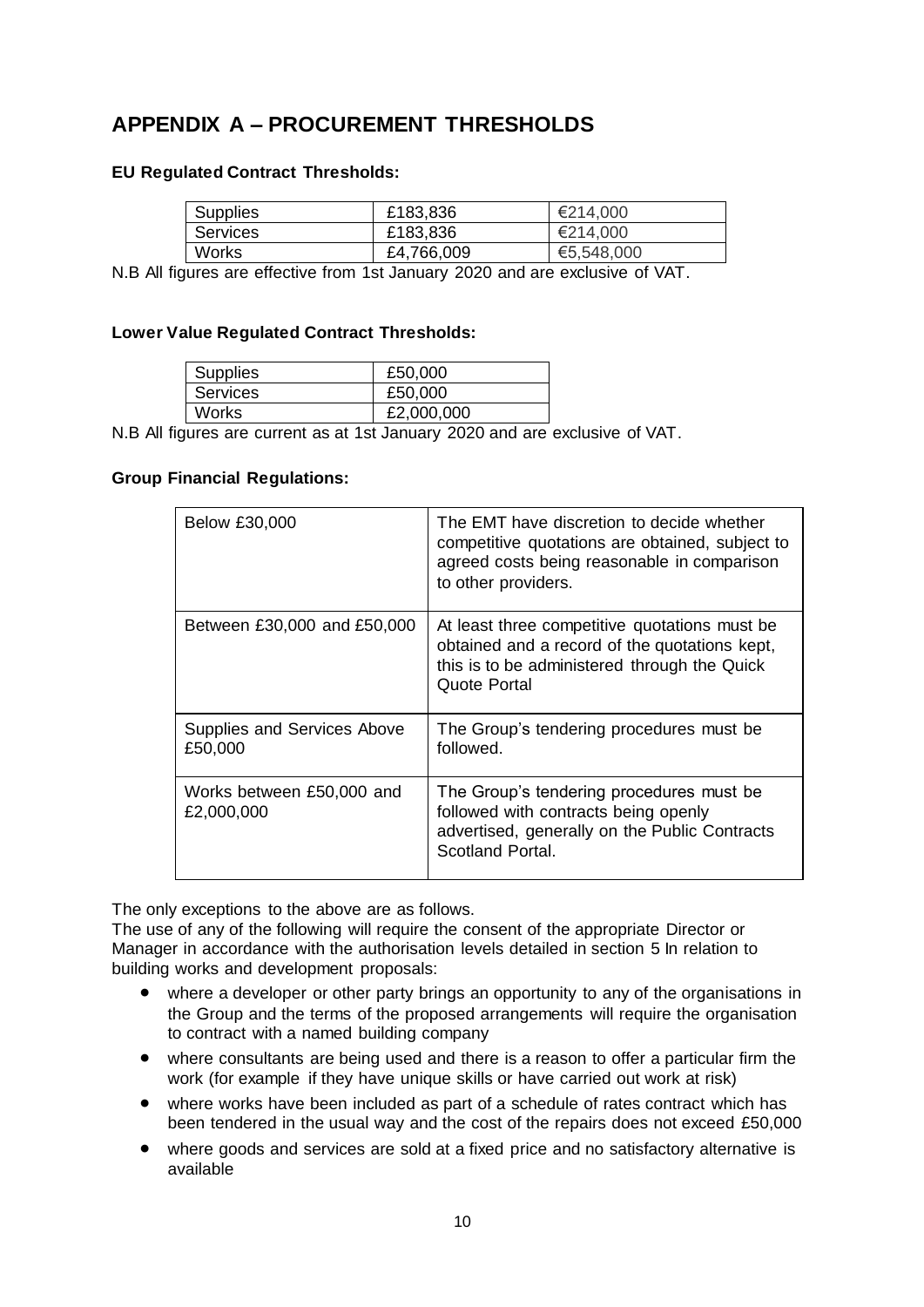- where goods and services are only available from a limited number of suppliers in which case, a reasonable number should be invited to quote
- where goods and materials are of a proprietary nature and no satisfactory alternative is available
- that for other definable reasons open competition would not be appropriate e.g. in the case of long-term agreements negotiated tenders or monopolies.

In relation to other business activities:

- where external organisations are being used and there is a reason to offer a particular firm the work (for example if they have unique skills or have carried out work at risk)
- where services are provided at a fixed price and no satisfactory alternative is available
- where services are only available from a limited number of external organisations in which case, a reasonable number should be invited to quote